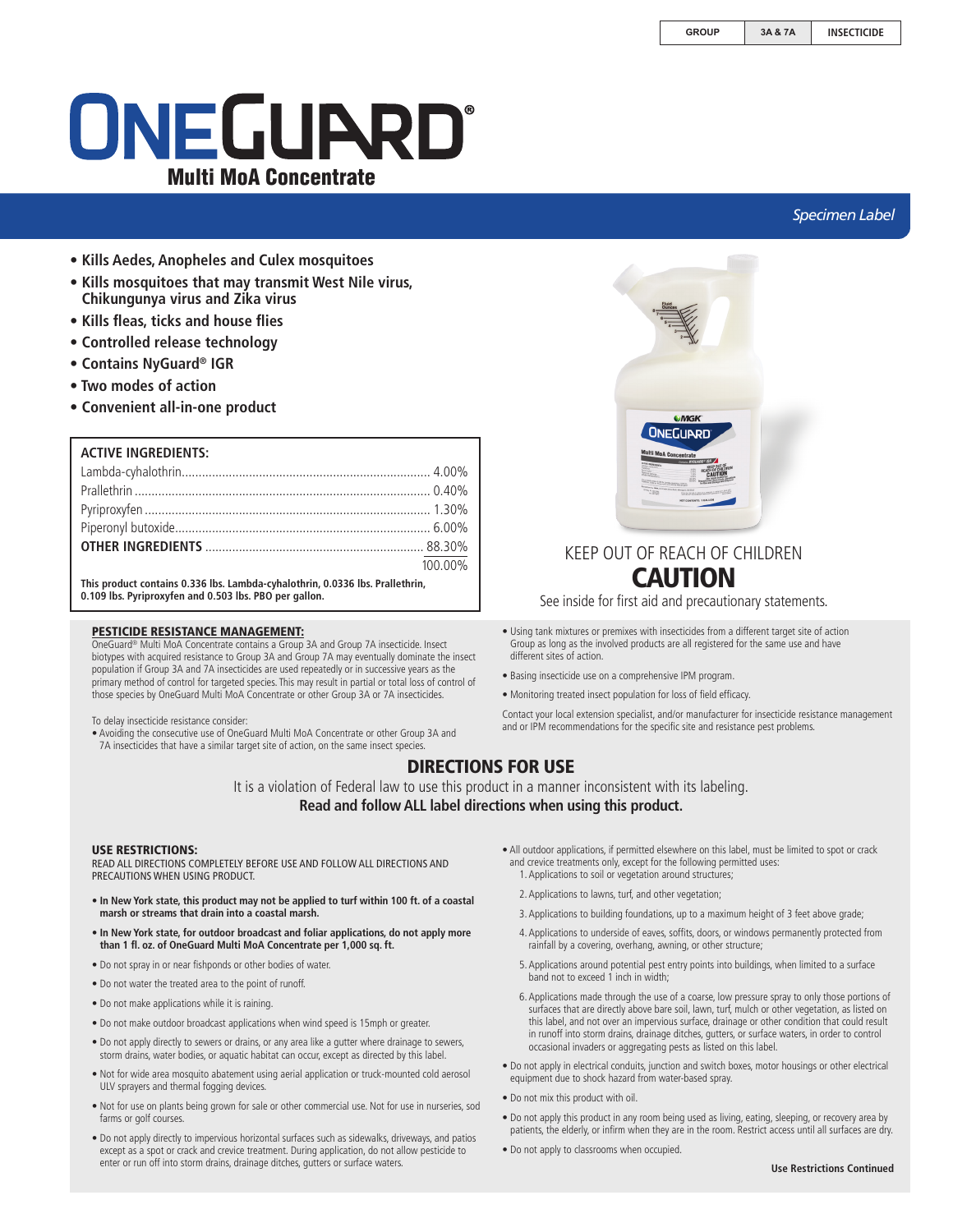#### **Use Restrictions Continued**

- Do not apply to institutions (including libraries, sports facilities, etc.) in the immediate area when occupants are present.
- Keep all people and pets out of areas (indoors and outdoors) being treated and restrict access to these areas until all surfaces are dry. Cover fish aquariums and pets' food and water dishes before spraying. Do not allow spray to contact food or food-containing surfaces, feed or water supplies. Thoroughly wash dishes and food handling utensils with soap and water if they become contaminated with this product.

Use only in areas described. For best results, follow directions for specific use areas.

#### PESTS CONTROLLED

Ants, aphids, Asian lady beetles, beetles, boxelder bugs, carpenter bees, carpet beetles, caterpillars, centipedes, chinch bugs, clothes moths, clover mites, cockroaches, crickets, daddy-longlegs, earwigs, fleas, flies (including cluster flies, crane flies, drain flies, fruit flies, house flies and phorid flies), firebrats, kudzu bugs, non-biting midges, mealybugs, millipedes, mites, mole crickets, mosquitoes, pillbugs, psocids, scales, scorpions, silverfish, sowbugs, spiders, springtails, spruce spider mites, stink bugs (including brown marmorated), stored product pests, ticks, twospotted spider mites, wasps, whiteflies.

#### USE AREAS

For control of listed insects, indoors and outdoors, in food and non-food areas: backyards, lawns, trees, ornamental landscaping, recreational areas, parks and athletic fields. Also for use in and around homes, schools, warehouses, office buildings, apartment buildings, theaters, hotels, resorts, industrial buildings, motels, camp sites/campgrounds, aircraft cargo areas, kennels, deer pens and enclosures, zoos, wild animal parks, food processing plants, food service establishments, restaurants, outdoor dining areas, supermarkets and grocery stores, transportation equipment, truck trailers, railroad cars and food manufacturing and warehousing establishments.

This product should not stain or cause damage to painted or varnished surfaces, plastics, fabrics, or other surfaces where water applied alone causes no damage. Treat a small area and allow it to dry to determine whether staining will occur.

> • Structural perimeter treatment • Surface spray treatment

#### APPLICATION METHODS

- Broadcast spray treatment
- Foliar spray treatment • Spot, crack and crevice treatment
- 

#### APPLICATION EQUIPMENT

- Includes, but is not limited to: • Backpack mist blowers
- Backpack sprayers
- Handheld sprayers

#### MIXING INSTRUCTIONS

OneGuard Multi MoA Concentrate should be diluted with water only and applied with hand-pressurized or power-operated equipment. Clean equipment before and after use. Agitate the container of OneGuard Multi MoA Concentrate before diluting by inverting it several times. For dilution, add approximately half the required water to the tank and then add the appropriate amount of OneGuard Multi MoA Concentrate. Agitate and slowly add the remaining water. Agitate the mixture thoroughly before using and occasionally during use to ensure dispersion. Avoid excessive application.

• Mist sprayers • Power sprayers

| <b>Active Ingredient</b>                                | <b>Final % Concentration of Active</b><br>Ingredient |                          |                           |
|---------------------------------------------------------|------------------------------------------------------|--------------------------|---------------------------|
|                                                         | $1.0 \text{ fl.}$ $0z$ .<br>per gallon               | $15f$ $07$<br>per gallon | $20ff$ $27$<br>per gallon |
| Lambda-cyhalothrin                                      | 0.031%                                               | 0.046%                   | 0.062%                    |
| Prallethrin                                             | 0.003%                                               | 0.005%                   | 0.006%                    |
| Pyriproxyfen                                            | 0.010%                                               | 0.015%                   | 0.020%                    |
| Piperonyl butoxide                                      | 0.047%                                               | 0.070%                   | 0.092%                    |
| Total % Concentrate of all<br><b>Active Ingredients</b> | 0.091%                                               | 0.136%                   | 0.180%                    |

#### TANK MIXING:

OneGuard Multi MoA Concentrate can be tank mixed with other currently registered products unless expressly prohibited by the product label. To ensure compatibility, conduct a small volume mixing test with the other products. Do not tank mix OneGuard Multi MoA Concentrate with products containing dichlorvos (DDVP).

It is the pesticide user's responsibility to ensure that all products in the listed mixtures are registered for the intended use. Users must follow the most restrictive directions and precautionary language of the products in the mixture (for example, first aid from one product, spray drift management from another.)

#### FOAM APPLICATIONS:

OneGuard Multi MoA Concentrate may be converted to foam, which can be used to treat structural voids to control or prevent listed pests harboring in walls, under slabs, or in other void areas.

## OUTDOOR USE

| <b>Application Site</b>                               | Pest                                                                                                                                                                                                                                                                                        | <b>Dilution Rate</b><br><b>In Water</b>                                                                                                                                                                                                                                                              | <b>Application</b><br>Method(s)                                                                                                                                                                                                                                                                                                                              |
|-------------------------------------------------------|---------------------------------------------------------------------------------------------------------------------------------------------------------------------------------------------------------------------------------------------------------------------------------------------|------------------------------------------------------------------------------------------------------------------------------------------------------------------------------------------------------------------------------------------------------------------------------------------------------|--------------------------------------------------------------------------------------------------------------------------------------------------------------------------------------------------------------------------------------------------------------------------------------------------------------------------------------------------------------|
| Mosquito Habitats <sup>1</sup>                        | Mosquitoes                                                                                                                                                                                                                                                                                  | 1.0 fl. oz. to 2.0 fl.<br>oz. per gallon or 1.0<br>fl. oz. to 2.0 fl. oz. in<br>sufficient water to<br>cover 1,000 sq. ft.<br>In New York<br>state, for outdoor<br>broadcast and<br>foliar applications,<br>do not apply more<br>than 1 fl. oz. of<br>concentrate per<br>1,000 sq. ft.               | • Broadcast spray<br>treatment<br>• Foliar spray<br>treatment<br>• Spot treatment                                                                                                                                                                                                                                                                            |
| Ornamentals and<br>Landscapes <sup>2</sup>            | Ants, aphids,<br>beetles, boxelder<br>bugs, carpenter<br>bees, caterpillars,<br>centipedes, clover<br>mites, crane flies,<br>flies <sup>4</sup> , mealybugs,<br>millipedes, mites,<br>psocids, scales,<br>silverfish, sowbugs,<br>stink bugs (including<br>brown marmorated),<br>whiteflies | 1.0 fl. oz. to 1.5 fl.<br>oz. per gallon <b>or</b> 1.0<br>fl. oz. to 1.5 fl. oz. in<br>sufficient water to<br>cover 1,000 sq. ft.<br><b>In New York</b><br>state, for outdoor<br>broadcast and<br>foliar applications,<br>do not apply more<br>than 1 fl. oz. of<br>concentrate per<br>1,000 sq. ft. | • Broadcast spray<br>treatment<br>• Foliar spray<br>treatment<br>• Spot treatment<br>In New York state, this<br>product may not be<br>applied to turf within<br>100 ft. of a coastal<br>marsh or streams<br>that drain into a<br>coastal marsh.                                                                                                              |
| Lawns and Turf-<br>Not for use on<br>golf course turf | Ants, beetles,<br>chinch bugs,<br>cockroaches <sup>3</sup> , crane<br>flies, crickets, fleas,<br>flies, mole crickets,<br>non-biting midges,<br>spiders, springtails,<br>ticks, wasps                                                                                                       | 0.6 fl. oz. per gallon<br>or $0.6$ fl. oz. in<br>sufficient water to<br>cover 1,000 sq. ft.<br><b>In New York</b><br>state, for outdoor<br>broadcast and<br>foliar applications,<br>do not apply more<br>than 1 fl. oz. of<br>concentrate per<br>1,000 sq. ft.                                       | • Broadcast spray<br>treatment<br>In New York state, this<br>product may not be<br>applied to turf within<br>100 ft. of a coastal<br>marsh or streams that<br>drain into a coastal<br>marsh.<br>Do not apply more<br>than 0.36 lbs. lambda-<br>cyhalothrin per acre<br>per year or 1.1 gallons<br>of OneGuard Multi<br>MoA Concentrate per<br>acre per year. |
| Exterior Walls,<br>Foundations and<br>Structures      | Ants, Asian lady<br>beetles, boxelder<br>bugs, cluster flies,<br>cockroaches <sup>3</sup> , crickets,<br>daddy-longlegs,<br>earwigs, flies, kudzu<br>bugs, millipedes,<br>non-biting midges,<br>pillbugs, psocids,<br>sowbugs, spiders,<br>wasps                                            | 1.0 fl. oz. to 2.0 fl.<br>oz. per gallon or 1.0<br>fl. oz. to 2.0 fl. oz. in<br>sufficient water to<br>cover 1,000 sq. ft.                                                                                                                                                                           | • Crack and crevice<br>treatment<br>• Spot treatment<br>• Structural perimeter<br>treatment<br>• Surface spray<br>treatment                                                                                                                                                                                                                                  |
|                                                       | Scorpions, spruce<br>spider mites,<br>twospotted<br>spider mites                                                                                                                                                                                                                            | 2.0 fl. oz. per gallon<br>or 2.0 fl. oz. in<br>sufficient water to<br>cover 1,000 sq. ft.                                                                                                                                                                                                            | • Crack and crevice<br>treatment<br>• Spot treatment<br>• Structural perimeter<br>treatment<br>• Surface spray<br>treatment                                                                                                                                                                                                                                  |

1 Do not spray in or near fishponds or other bodies of water.

2 A small-scale test is recommended to verify safety to ornamentals.

3 For control of cockroaches, use 1 fl. oz. per gallon for standard treatments and 2 fl. oz. per gallon for severe infestations.

4 For outdoor use only at the 0.3% Lambda-cyhalothrin concentration or 1.5 fl. oz. of OneGuard Multi MoA Concentrate per 1,000 sq. ft.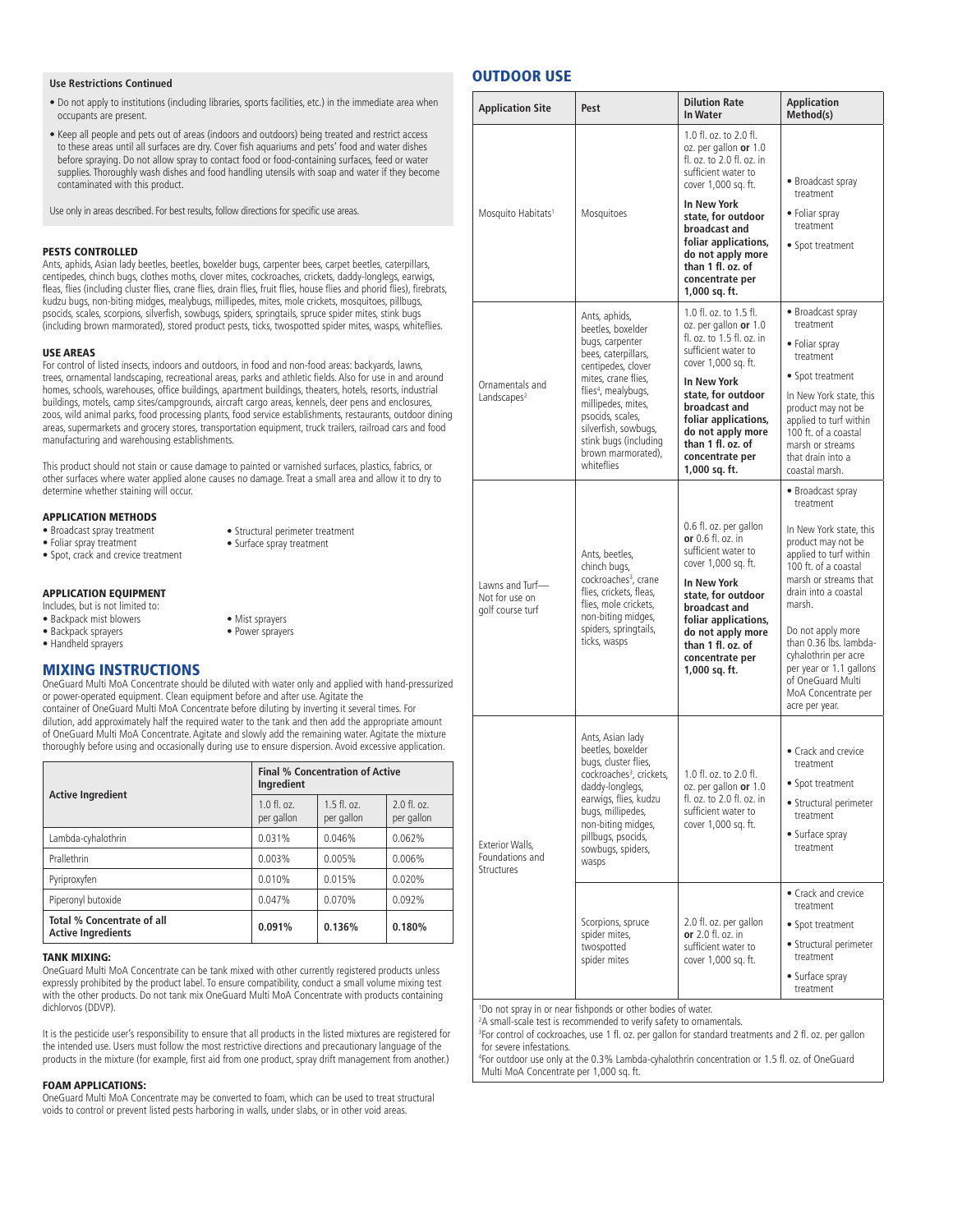#### SPECIFIC USE DIRECTIONS: MOSQUITOES:

Apply as a spray where mosquitoes may rest, harbor, or breed, contacting as many mosquitoes as possible. This includes, but is not limited to, tall grass, foliage, landscape plantings, building foundations, soil beneath decks, backyards and lawns. The ideal target area is the bottom 20 feet of trees. Pay particular attention to the underside of plant leaves and resting sites.

Apply using a backpack mist blower or other mechanical or pressurized equipment including, but not limited to, backpack sprayers and power sprayers. Do not make outdoor broadcast applications when wind speed is 15mph or greater.

Recommended to use 1 fl. oz. per gallon or 1 fl. oz. in sufficient water to cover 1,000 sq. ft. for standard light infestation or low pest pressure and 2 fl. oz. per gallon or 2 fl. oz. in sufficient water to cover 1,000 sq. ft. for heavy infestation or high pest pressure.

In New York state, for outdoor broadcast and foliar applications, do not apply more than 1 fl. oz. of OneGuard Multi MoA Concentrate per 1,000 sq. ft.

#### LISTED FLIES:

To control house flies and phorid flies, treat protected areas outdoors. Treat garbage cans, cracks and crevices containing organic matter, recycling bins and other sources that hold or contain organic matter.

To control fruit flies, treat surfaces around garbage cans and recycling bins.

#### CLUSTER FLIES:

Apply in late summer or early fall before flies are observed resting on surfaces. Apply thoroughly on siding, under eaves, and around windows and doors, paying particular attention to south-facing surfaces. Apply enough diluted product to adequately cover the area without excessive dripping or runoff. Volume can vary depending on the surface type treated. Heavy precipitation prior to frost may require retreatments to maintain protection. In winter and spring when flies become active and are emerging, interior crack and crevice and void treatments can help reduce the infestation, along with ULV or surface application in infested attics or unoccupied lofts.

#### FLEAS & TICKS:

To control fleas and ticks, apply to kennels, runs and other areas where pets or other animals have been present. Treat the entire area and retreat as necessary to maintain control. Do not apply to pasture or cropland and do not allow animals and people to access treated areas until the application has dried. DO NOT SPRAY PETS OR OTHER ANIMALS WITH THIS PRODUCT. Treat pets with a product registered for use on animals.

For best outdoor control of ticks, apply spray to vegetation, brush, branches and other areas near habitation where ticks may harbor or frequent.

#### ANTS:

Make spot, crack and crevice and/or void applications where ants may be foraging and/or nesting, such as around doors or window frames, under sinks, around pipes, attic venting and other areas where ants may find access or nest.

#### FIRE ANT CONTROL:

Treat individual mounds with a drench application using a watering can. Use 1.2 fl. oz. OneGuard Multi MoA Concentrate per 2.5 gallons of water. Thoroughly soak each mound and a 3 ft. diameter circle around each mound. Gently apply the mixture to avoid disturbing the mound. Disturbing the mound may cause the ants to migrate and reduce the effectiveness of the treatment. For best results apply in the early morning or late evening hours. Applications can be made on a monthly basis to maintain protection of treated areas.

#### CRAWLING PESTS SUCH AS COCKROACHES, CRICKETS,

MILLIPEDES, EARWIGS, SILVERFISH AND SPIDERS: Make spot and/or crack and crevice applications into harborage areas, cracks and crevice, entry points,

under refrigerators, vending machines, around pipe and along baseboards.

#### EXAMPLES OF DILUTIONS FOR STRUCTURAL PERIMETER BARRIER APPLICATIONS

| <b>Application</b>                                        | <b>Application</b>                                                               | <b>Fluid Ounces of OneGuard Multi MoA Concentrate</b> |                          |                   |
|-----------------------------------------------------------|----------------------------------------------------------------------------------|-------------------------------------------------------|--------------------------|-------------------|
| Volume:                                                   | <b>Rate: Fluid</b>                                                               | to Dilute in Water According to Spray Tank Volumes    |                          |                   |
| <b>Gallons of</b><br><b>Solution Per</b><br>1,000 sq. ft. | ounces of<br><b>OneGuard</b><br>Multi MoA<br>Concentrate<br>Per 1.000<br>sq. ft. | 5 gallons                                             | 10 gallons               | 50 gallons        |
| 1 gallon                                                  | 1.0 fl. oz.                                                                      | $5.0$ fl. oz.                                         | $10.0$ fl. $oz$ .        | $50.0$ fl. oz.    |
|                                                           | $1.5$ fl. oz.                                                                    | $7.5 \text{ fl.}$ $07.$                               | $15.0 \text{ fl.}$ $oz.$ | 75.0 f1. oz.      |
|                                                           | 2.0 fl. oz.                                                                      | 10.0 fl. oz.                                          | 20.0 fl. oz.             | 100.0 fl. oz.     |
| 2 gallon                                                  | $1.0 \text{ fl.}$ $07.$                                                          | $2.5$ fl. oz.                                         | 5.0 f1. oz.              | $25.0$ fl. oz.    |
|                                                           | $1.5 \text{ fl.}$ $oz.$                                                          | $3.75$ fl. oz.                                        | $7.5 \text{ fl.}$ $07.$  | $37.5$ fl. oz.    |
|                                                           | 2.0 fl. oz.                                                                      | 5.0 fl. oz.                                           | 10.0 fl. oz.             | 50.0 fl. oz.      |
| 5 gallon                                                  | $1.0 \text{ fl.}$ $oz.$                                                          | $1.0 \text{ fl. oz.}$                                 | $2.0$ fl. oz.            | $10.0$ fl. $oz$ . |
|                                                           | $1.5$ fl. oz.                                                                    | $1.5$ fl. oz.                                         | 3.0 fl. oz.              | 15.0 fl. oz.      |
|                                                           | 2.0 fl. oz.                                                                      | 2.0 fl. oz.                                           | 4.0 fl. oz.              | 20.0 fl. oz.      |

## EXAMPLES OF DILUTIONS FOR SPRAY RIGS

| <b>Fluid ounces of OneGuard Multi MoA</b><br><b>Concentrate to Dilute in Water</b> | <b>Gallons of Water</b> | <b>Square Feet of</b><br>Coverage |
|------------------------------------------------------------------------------------|-------------------------|-----------------------------------|
| 2 fl. oz.                                                                          | 5 gallons               | 2,000 sq. ft.                     |
| 4 fl. oz.                                                                          | 10 gallons              | 4,000 sq. ft.                     |
| 8 fl. oz.                                                                          | 25 gallons              | 8,000 sq. ft.                     |
| $16$ fl. oz.                                                                       | 50 gallons              | 16,000 sq. ft.                    |
| 32 fl. oz.                                                                         | 100 gallons             | 32,000 sq. ft.                    |

#### INDOOR USE

| <b>Application Site</b>    | Pest                                                                                                                                                                                                                                                     | <b>Dilution Rate In</b><br>Water                                                                                               | <b>Application</b><br>Method(s)                                    |
|----------------------------|----------------------------------------------------------------------------------------------------------------------------------------------------------------------------------------------------------------------------------------------------------|--------------------------------------------------------------------------------------------------------------------------------|--------------------------------------------------------------------|
| Non-Food<br>Handling       | Ants, Asian lady beetles,<br>beetles, carpet beetles, clothes<br>moths, cockroaches, crane<br>flies, drain flies, firebrats, fleas,<br>flies, fruit flies, house flies,<br>phorid flies, psocids, silverfish,<br>spiders, stored product<br>pests, ticks | 1.0 fl. oz. to 2.0 fl.<br>oz. per gallon or 1.0<br>fl. oz. to 2.0 fl. oz. in<br>sufficient water to<br>cover 1,000 sq. ft.     | Spot, crack and<br>crevice treatment<br>Surface spray<br>treatment |
|                            | Scorpions                                                                                                                                                                                                                                                | 2.0 fl. oz. per gallon<br>or $2.0$ fl. oz. in<br>sufficient water to<br>cover 1,000 sq. ft.                                    | Spot, crack and<br>crevice treatment<br>Surface spray<br>treatment |
| Food-Handling <sup>5</sup> | Ants, cockroaches, crane flies,<br>drain flies, flies, fruit flies,<br>house flies, phorid flies, stored<br>product pests                                                                                                                                | $1.0$ fl. oz. to $2.0$ fl.<br>oz. per gallon or 1.0<br>fl. oz. to 2.0 fl. oz. in<br>sufficient water to<br>cover 1,000 sq. ft. | Spot, crack and<br>crevice treatment<br>Surface spray<br>treatment |

5 Do not apply when food-processing facility is in operation or foods are exposed. Do not apply this spray to surfaces or utensils that may come into contact with food.